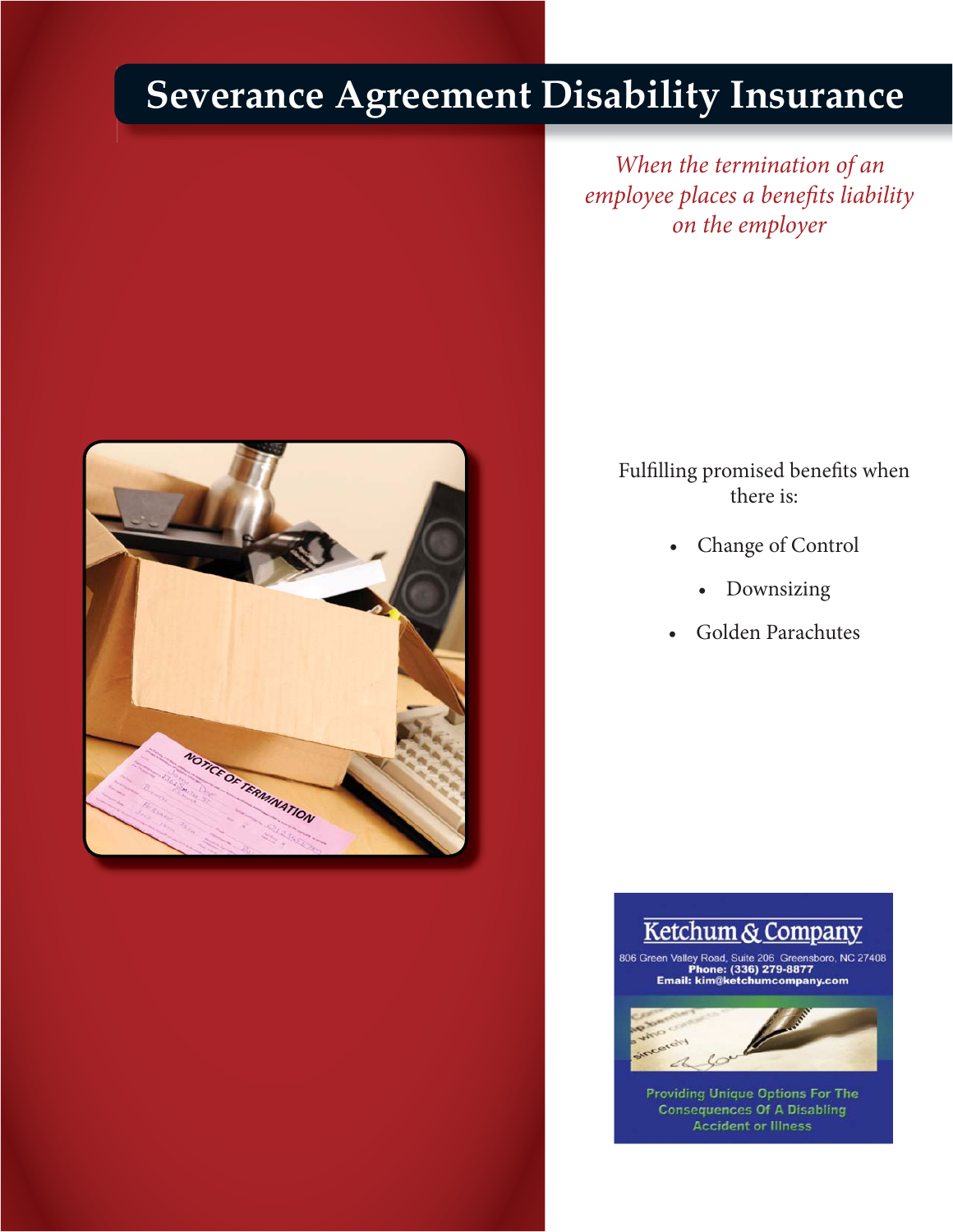

### **SEVERANCE AGREEMENT DISABILITY INSURANCE**

An interesting problem develops when the termination of an employee involves a severance package and part of that package is the requirement to continue certain benefits for a set period of time. The toughest of these promises is the replacement of the Group Long Term Disability plan. Many LTD plans do not have a portability provision and those that do are usually limited to very modest amounts of benefits, less than what is called for in the severance agreement. Once the severed employee comes off the payroll, he or she is no longer covered under a LTD plan.



HR Departments panic when they realize they can no longer keep

the terminated employee on the group LTD plan and unfortunately, securing an individual plan is not usually an available option since the person is now currently unemployed.

## **FROM THE COMPANY'S PERSPECTIVE**

The severance agreement usually stipulates that there is to be continuation of the employee's benefits. The LTD plan is not segregated and in the event the severed employee was to become disabled, the funding of the disability benefits becomes the employer's liability. Not only must the employer show this on the books as a liability, but the employer must also finance it through cash flow, unless insurance can be secured to remove that risk from the employer.

#### **FROM THE TERMINATED EMPLOYEE'S PERSPECTIVE**

When an individual becomes unemployed, the need for disability insurance not only continues to be important, but arguably becomes even more important. Consider the consequences of suffering a disability during a period of unemployment. If he or she cannot recover, finding a new job will be impossible. If recovery is not 100% and leaves some residual issues, the chances of securing employment with a pre-existing condition or a physical limitation is generally reduced.